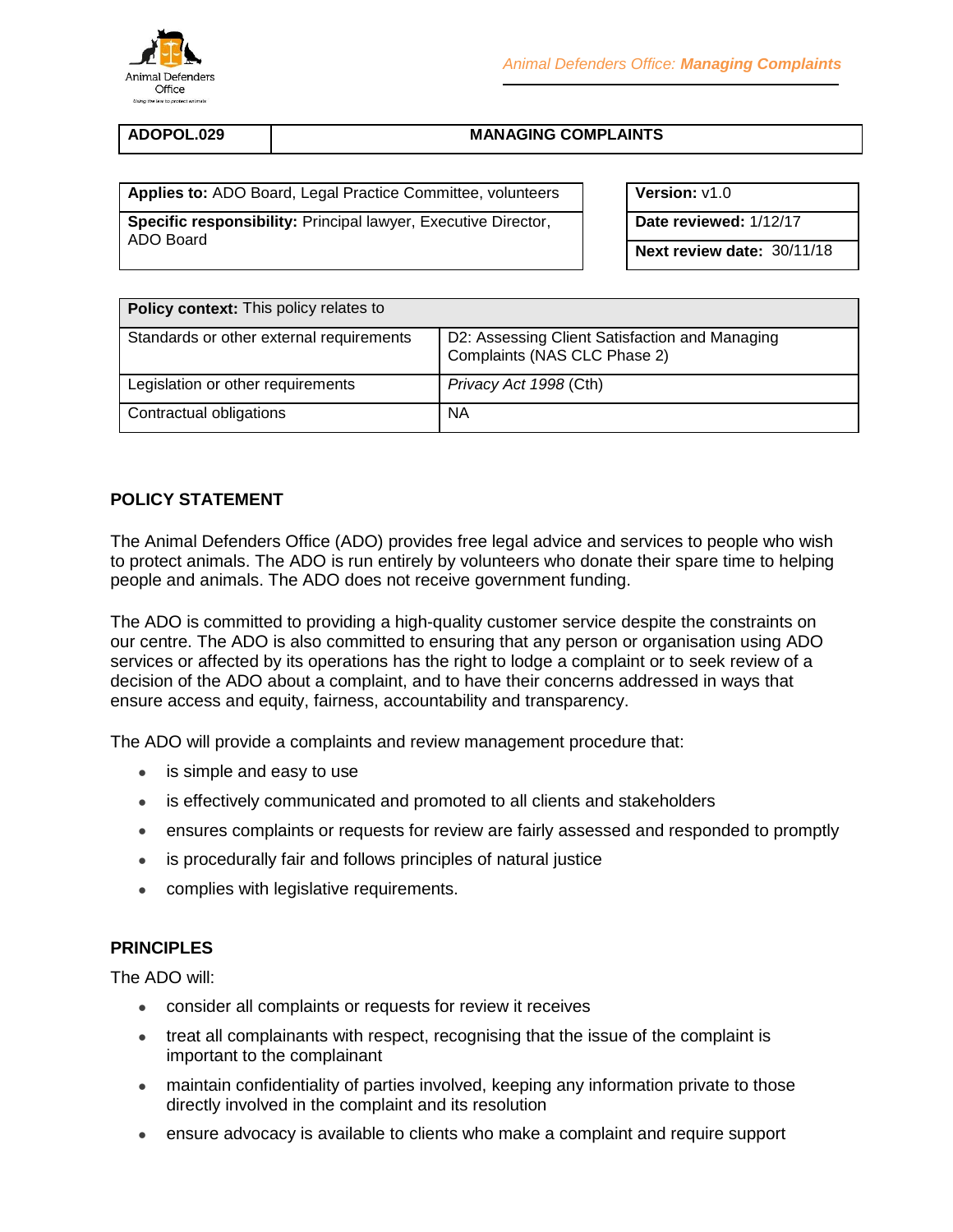- resolve complaints, where possible, to the satisfaction of the complainant
- deal with all complaints and requests for review in a timely manner
- keep parties to the complaint informed of progress of the complaint
- ensure that Board, Legal Practice Committee members, and volunteers are given information about the complaints procedure as part of their induction and are aware of procedures for managing client feedback and complaints
- ensure all service users, stakeholders and members are aware of the complaints policy and procedures
- ensure that a complainant is not penalised in any way or prevented from use of services during the progress of an issue
- ensure that feedback data (both positive and negative) is considered in organisational reviews and in planning service improvements.

# **PROCEDURES**

#### **Information for clients and stakeholders**

The ADO complaints procedure must be documented on our website.

All clients will be informed of their rights and responsibilities with regards to complaints and review at the earliest possible stage of their involvement with the ADO.

Depending on the availability of resources, the information will be made available to clients with limited access to written English.

# **Making a complaint**

A person wishing to make a complaint may do so in writing or verbally to:

- the volunteer they were dealing with at the time
- the supervisor of that volunteer
- the ADO's Executive Director
- the ADO's Principal Lawyer
- another member of the ADO's Legal Practice Committee, or
- the Board.

If the complaint is about:

- a volunteer, the complaint will normally be dealt with by their supervisor.
- a senior officer/Director, the complaint will normally be dealt with by the Executive Director.
- the Principal Lawyer, the complaint will normally be dealt with by the Executive Director or a member of the ADO Board.
- the Executive Director, the complaint will normally be dealt with by a member of the ADO Board.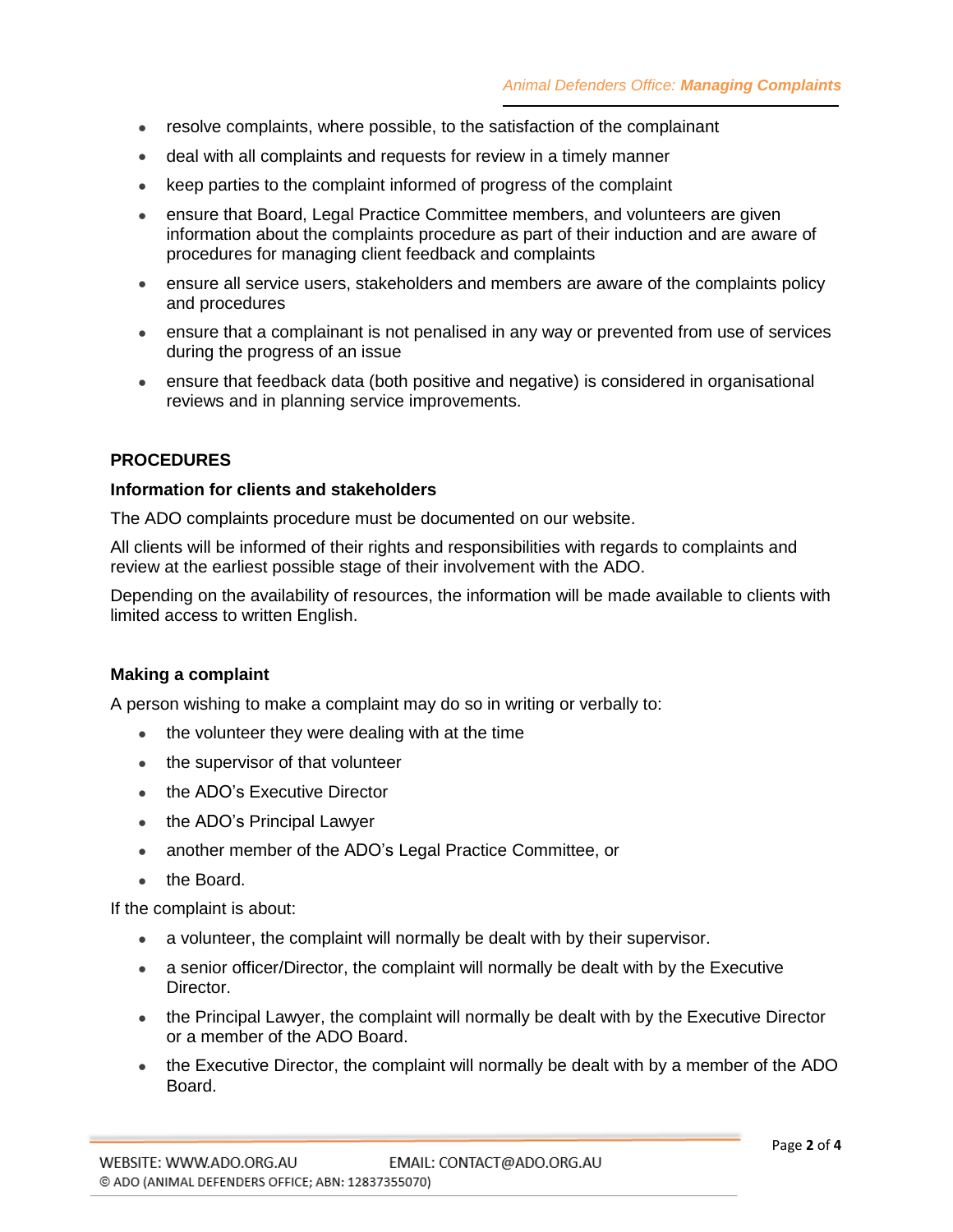• a member of the ADO Board, the complaint will normally be dealt with by the Principal Lawyer.

Written complaints may be sent to [contact@ado.org.au.](mailto:contact@ado.org.au) The Executive Director will be responsible for directing this correspondence to the appropriate person as listed.

# **Procedure for complaints management**

The person managing the complaint will be responsible for:

- 1. Processing the complaint:
	- registering the complaint
	- informing the complainant that their complaint has been received and providing them with information about the process and time frame.
- 2. Investigating the complaint:
	- examining the complaint as far as possible within 28 days, or as soon as practicable, of the complaint being received
	- investigating the complaint and deciding how to respond
	- informing the complainant in writing within 28 days of the complaint being received, of what is being done to investigate and resolve it and the expected time frame for resolution.

As far as possible, complaints will be investigated and resolved within 28 days of being received. If this time frame cannot be met, the complainant will be informed of the reasons why and of the alternative time frame for resolution.

- 3. Resolving the complaint:
	- Making a decision or referring to the appropriate people for a decision within 28 days of the complaint being received:
		- informing the complainant of the outcome:
			- o upheld (and if so what will be done to resolve it)
			- o resolved (and how this has been achieved); or
			- $\circ$  if no further action can be taken, the reasons for this.
	- Informing the complainant of any options for further action if required.
- 4. Reviewing the complaint:

If the complainant is not satisfied with the investigation and proposed resolution of their complaint they can seek a further review of the matter by the ADO Board. If a Board member is the subject of the complaint, that Board member will not take part in the review.

Complainants will also be advised that they may contact the ACT Law Society if they feel an ADO officer has engaged in:

- professional misconduct, or
- unsatisfactory professional conduct.

Details about making a complaint to the ACT Law Society are available on the Society's website: <https://www.actlawsociety.asn.au/public-information/making-a-complaint>